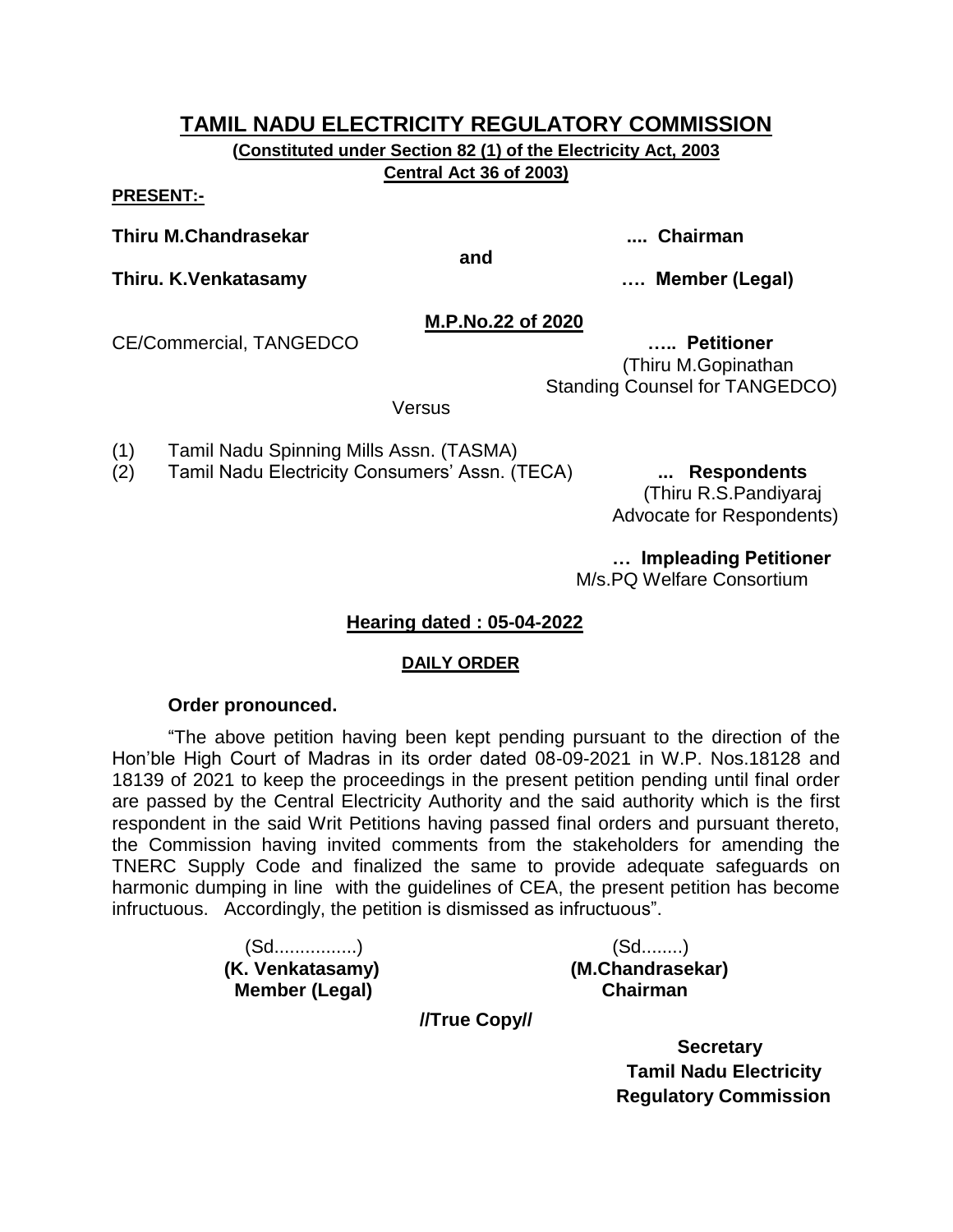**(Constituted under Section 82 (1) of the Electricity Act, 2003 Central Act 36 of 2003)**

## **PRESENT:-**

**Thiru M.Chandrasekar .... Chairman**

**and**

**Thiru. K.Venkatasamy …. Member (Legal)**

**M.P.No.1 of 2021**

NLC India Limited ….. Petitioner

(Adv. K.Harishankar)

**Versus** 

- (1) CMD/TANGEDCO
- (2) CE/NCES
- (3) CE/Transmission
- (4) CE/SLDC
- (5) SE/Cuddalore EDC
- (6) SE/Tirunelveli EDC
- (7) SE/Ramnad EDC
- (8) SE/Virudhunagar EDC
- (9) SE/Tuticorin EDC ….. Respondents

 (Thiru M.Gopinathan & Thiru V.Anil Kumar)

## **Hearing dated : 05-04-2022**

## **DAILY ORDER**

## **Order pronounced.**

"It may be seen from the above, that there is nothing to adjudicate on the prayer as the issue have been well settled by the Hon'ble APTEL and Commission has gone a step ahead and issued supplemental directions.

However, it is made clear that going by the prayer of the petitioner, the relief in the present petition shall confine only the extent of enforcement of "MUST RUN" status and curtailment of backing down instructions. The present order cannot be construed to confer entitlement to Deemed Generation on the petitioner as any relief can be ordered only to the extent prayed for. A separate Dispute Resolution Petition with required fees as per the Regulations will have to be filed for seeking commercial relief, if any, such as Deemed Generation".

> (Sd................) (Sd........)  **Member (Legal) Chairman**

**(K. Venkatasamy) (M.Chandrasekar)**

**//True Copy//**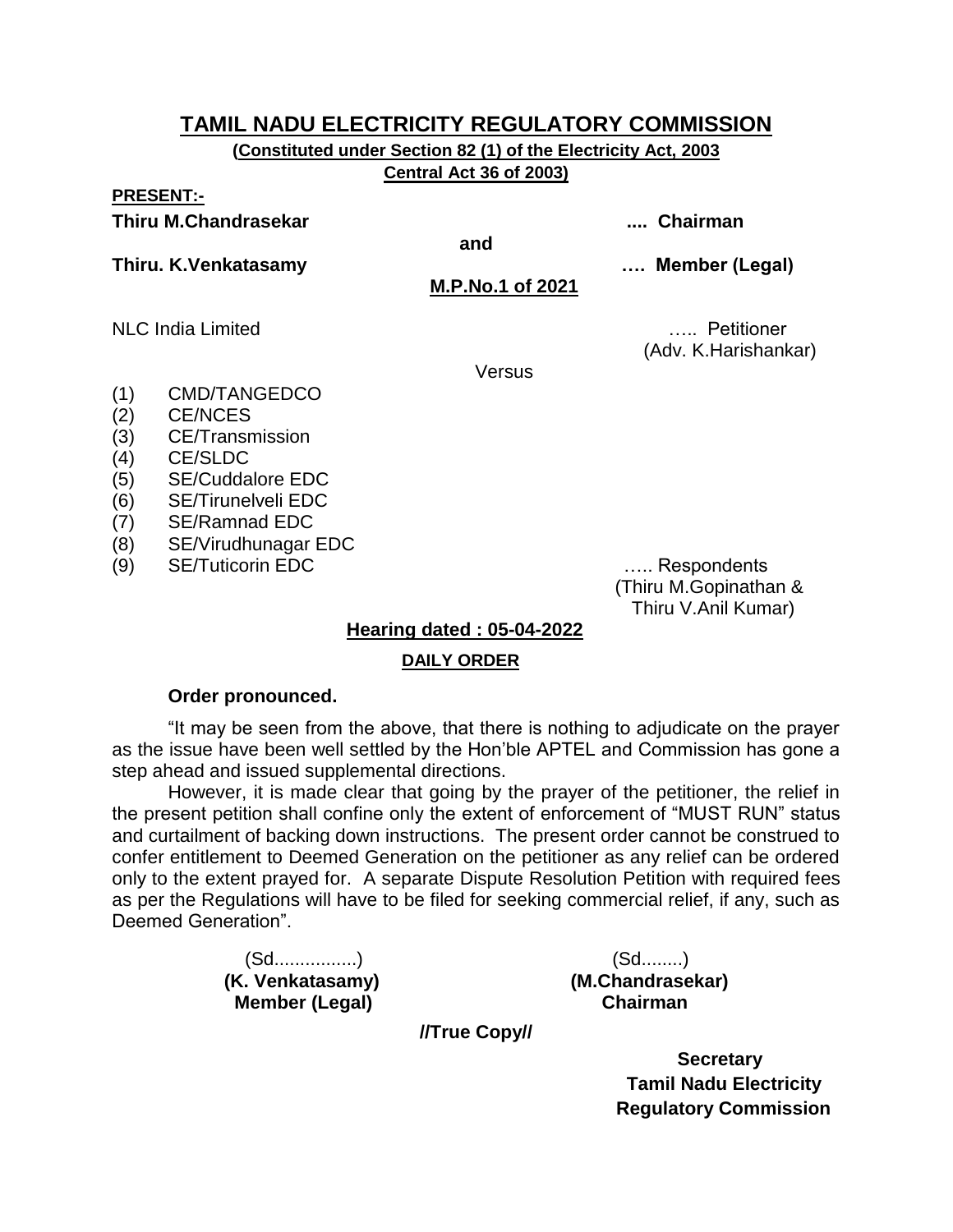**(Constituted under Section 82 (1) of the Electricity Act, 2003 Central Act 36 of 2003)**

**PRESENT:-**

**Thiru M.Chandrasekar .... Chairman**

**and**

**Thiru. K.Venkatasamy …. Member (Legal)**

## **M.P.No.24 of 2021**

CFC/TANGEDCO .... Petitioner

(Adv.M.Gopinathan)

## **Hearing held on 05-04-2022**

## **DAILY ORDER**

## **Order pronounced.**

"In view of the fact Grid Connectivity and Intra-State Open Access Regulations, 2014 have been amended providing for priority on adjustment of Open Access energy vide Notification TNERC/150A/11/2-1, dated 16-03-2022 consequent to the direction of theHon'ble Supreme Court of India in the Civil Appeal No.15618 of 2017 filed by M/s. Century Flour Mills Limited, nothing survives in this petition and accordingly the petition is dismissed as infructuous".

> **(K. Venkatasamy) (M.Chandrasekar) Member (Legal)**

(Sd................) (Sd........)

**//True Copy//**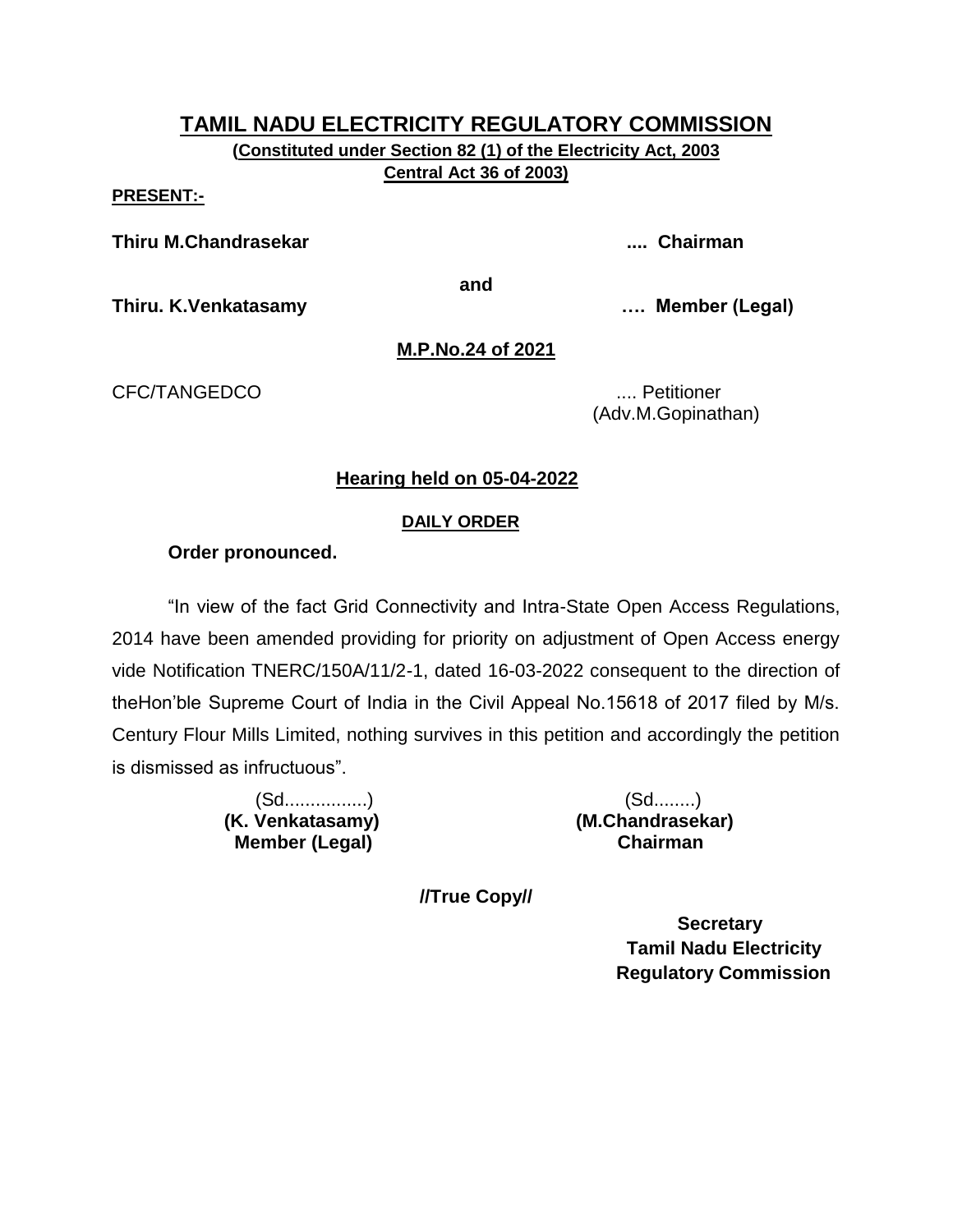**(Constituted under Section 82 (1) of the Electricity Act, 2003 Central Act 36 of 2003)**

#### **PRESENT:-**

**Thiru M.Chandrasekar .... Chairman**

**Thiru. K.Venkatasamy …. Member (Legal)**

## **D.R.P.No.8 of 2021**

M/s.NVR Energy Pvt. Limited ..... **MILES 2008** .... Petitioner

Versus

i) CMD / TANGEDCO **in the set of the set of the set of the set of the set of the set of the set of the set of the set of the set of the set of the set of the set of the set of the set of the set of the set of the set of th** 

(Adv. Rahul Balaji)

(Adv.M.Gopinathan)

## **Hearing held on 05-04-2022**

## **DAILY ORDER**

#### **Order pronounced.**

"6.10.10. The Respondent is directed to rework the Start up charges as contemplated

under para 5.10.9 above and to refund the same to the petitioner within a period of 30 days.

6.10.11. Further, in respect of third prayer of the petitioner to direct the respondent to issue the Letter of Credit in terms of Clause 7 of the PPA dated 26.9.2017, the respondent has not put forth any point against this prayer. Hence we direct the respondent to arrange to make the prompt payment / to issue the Letter of Credit to the Petitioner as agreed by the parties under the PPA.

Ordered accordingly".

(Sd................) (Sd........)  **Member (Legal) Chairman**

 **(K. Venkatasamy) (M.Chandrasekar)**

**//True Copy//**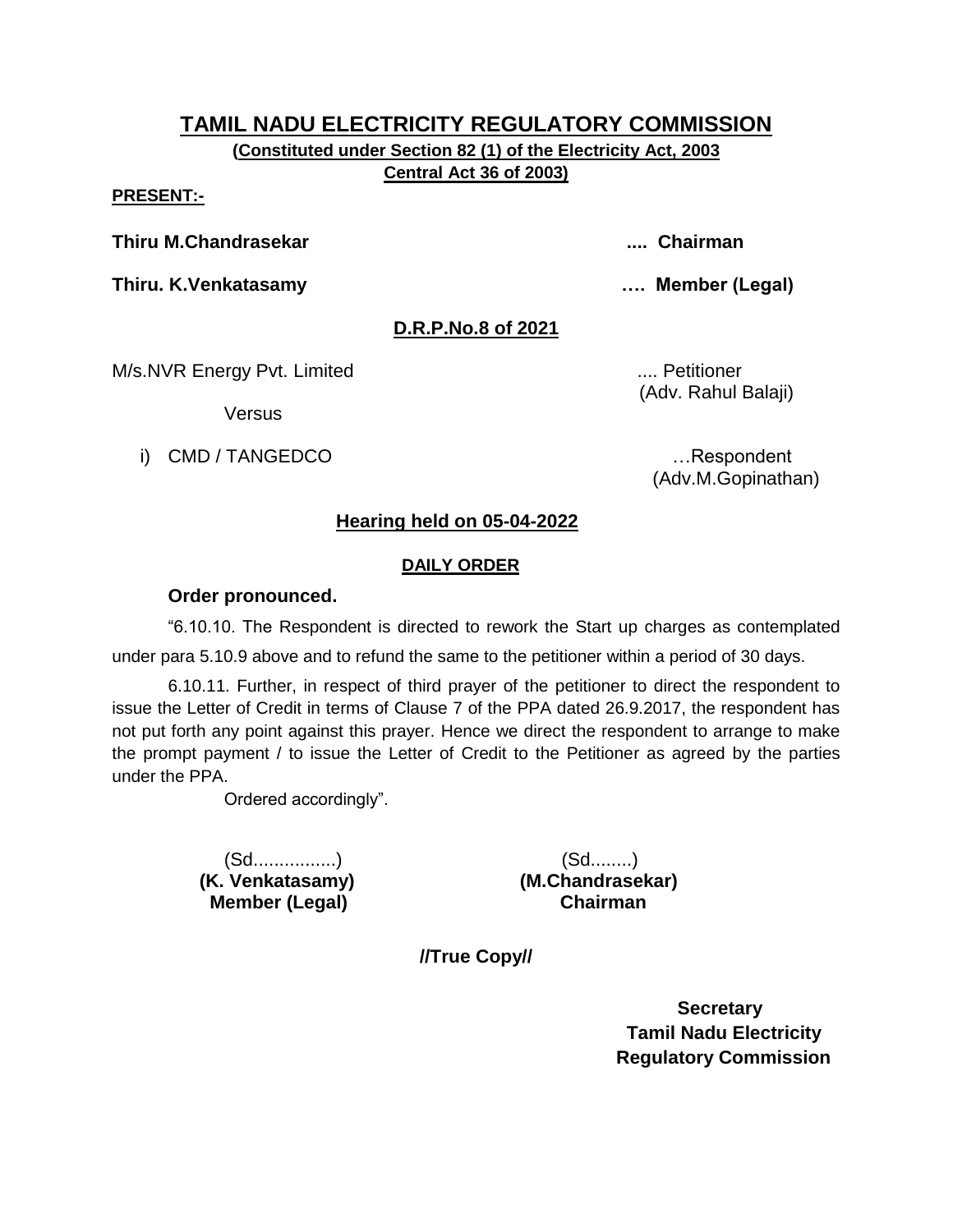**(Constituted under Section 82 (1) of the Electricity Act, 2003 Central Act 36 of 2003)**

#### **PRESENT:-**

**Thiru M.Chandrasekar .... Chairman**

**Thiru. K.Venkatasamy …. Member (Legal)**

**D.R.P.No.9 of 2021**

M/s.Narbheram Solar TN Pvt Limited .... Petitioner

Versus

i) CMD / TANGEDCO **i** example the state of the state of the state of the state of the state of the state of the state of the state of the state of the state of the state of the state of the state of the state of the state

(Adv. Rahul Balaji)

(Adv.M.Gopinathan)

## **Hearing held on 05-04-2022**

#### **DAILY ORDER**

#### **Order pronounced.**

6.10.10. The Respondent is directed to rework the Start up charges as contemplated under para 5.10.9 above and to refund the same to the petitioner within a period of 30 days.

6.10.11. Further, in respect of third prayer of the petitioner to direct the respondent to issue the Letter of Credit in terms of Clause 7 of the PPA dated 26.9.2017, the respondent has not put forth any point against this prayer. Hence we direct the respondent to arrange to make the prompt payment / to issue the Letter of Credit to the Petitioner as agreed by the parties under the PPA.

Ordered accordingly.

(Sd................) (Sd........)  **Member (Legal) Chairman**

 **(K. Venkatasamy) (M.Chandrasekar)**

**//True Copy//**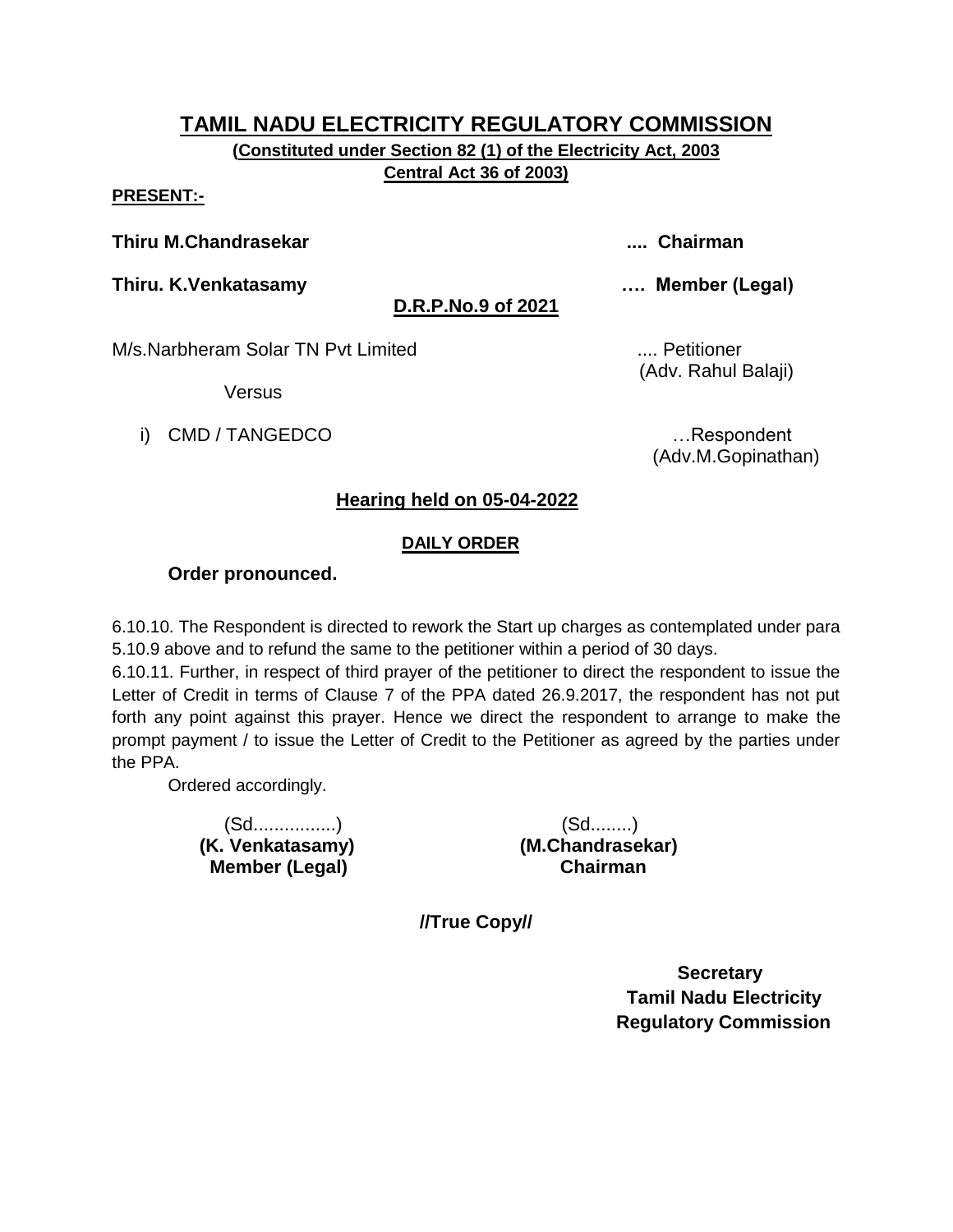**(Constituted under Section 82 (1) of the Electricity Act, 2003 Central Act 36 of 2003)**

**PRESENT:-**

**Thiru M.Chandrasekar .... Chairman**

**Thiru. K.Venkatasamy …. Member (Legal)**

#### **M.P.No.10 of 2022**

CFC/Regulatory Cell, TANGEDCO ……… Petitioner

(Adv.M.Gopinathan)

## **Hearing held on 05-04-2022**

## **DAILY ORDER**

## **Order pronounced.**

Having considered the above submissions, the Commission is inclined to accede to the prayer of the petitioner. In the result, the para 5.50 (k) in order dated 12-10-2021 in M.P. No. 18 of 2019 stands modified as follows:-

"The petitioner may seek equity assistance as required towards this Capital Investment Plan for each FY from Government of Tamil Nadu for the investments made as approved in this order". Ordered accordingly.

(Sd................) (Sd........)  **Member (Legal) Chairman**

 **(K. Venkatasamy) (M.Chandrasekar)**

**//True Copy//**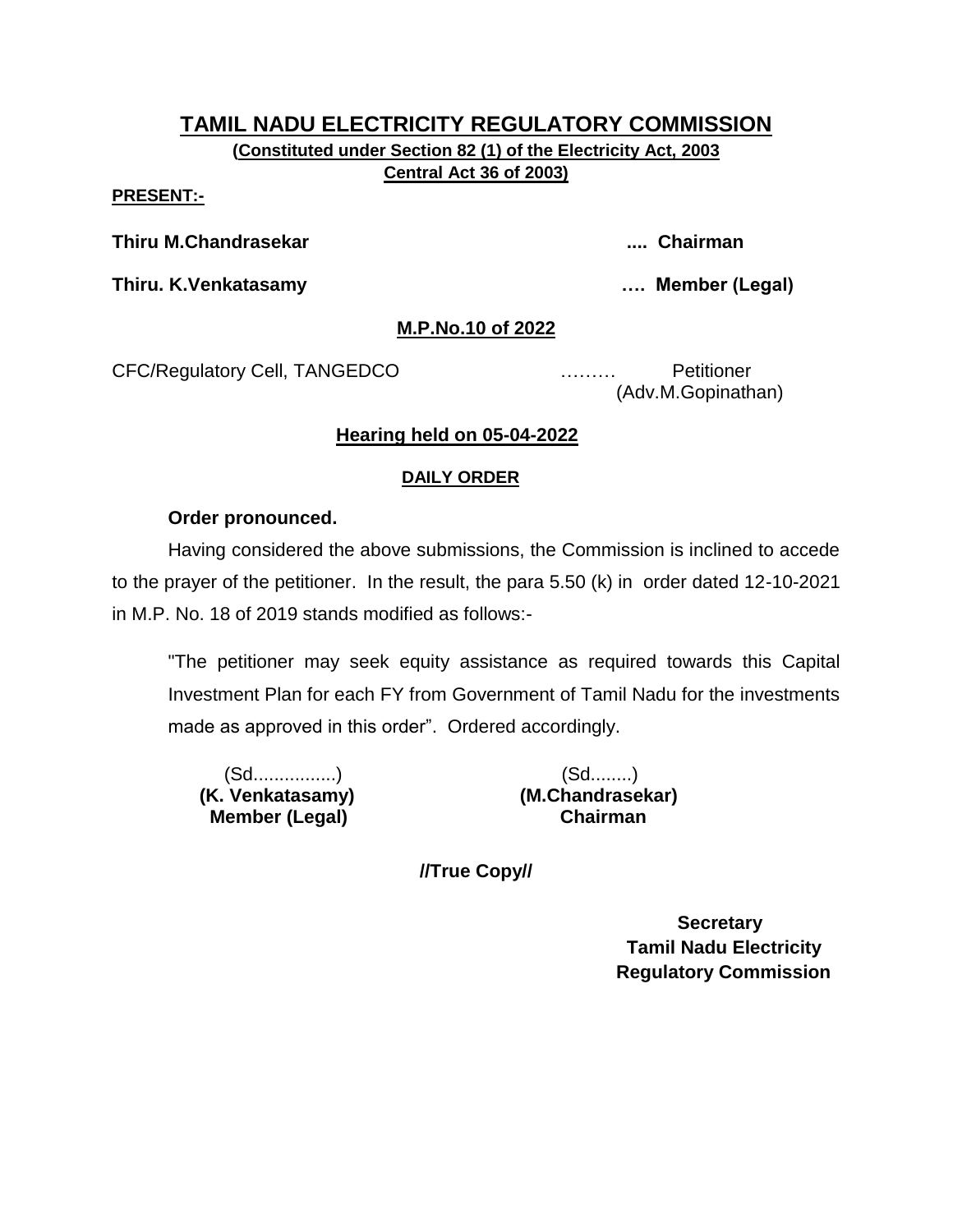**(Constituted under Section 82 (1) of the Electricity Act, 2003 Central Act 36 of 2003)**

#### **PRESENT:-**

**Thiru M.Chandrasekar .... Chairman**

**Thiru. K.Venkatasamy …. Member (Legal)**

#### **P.P.A.P.No.1 of 2022**

CE/PPP, TANGEDCO ……… Petitioner

(Adv.M.Gopinathan)

#### **Hearing held on 05-04-2022**

#### **DAILY ORDER**

#### **Order pronounced.**

4.8. In view of the reasons set out by the petitioner in para4.7 above, the Commission hereby approves the proposal of procurement of 325 MW RTC power at the Rate of Rs.4.82 per Unit and 150 MW RTC power at the rate of Rs.4.84 per Unit during the period from 1<sup>st</sup> March 2022 to 31<sup>st</sup> March 2022 as per Section 86(1)(b) of the Electricity Act, 2003, and also approve the quantum of 353.4 MU to purchase during the period of March 2022.

Ordered accordingly.

(Sd................) (Sd........)  **Member (Legal) Chairman**

 **(K. Venkatasamy) (M.Chandrasekar)**

**//True Copy//**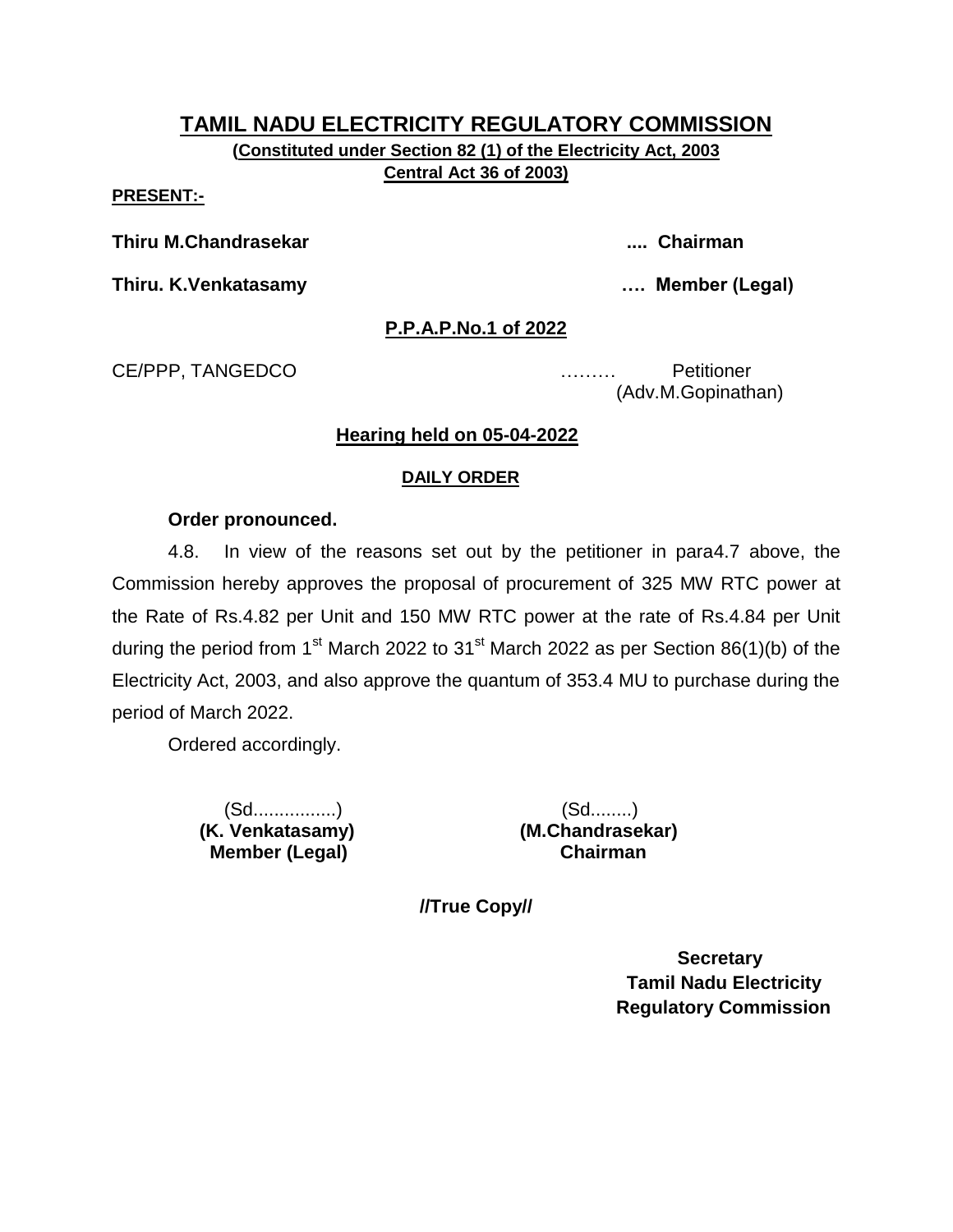**(Constituted under Section 82 (1) of the Electricity Act, 2003 Central Act 36 of 2003)**

**PRESENT:-**

**Thiru M.Chandrasekar .... Chairman**

**Thiru. K.Venkatasamy …. Member (Legal)**

## **M.P.No.8 of 2022**

M/s.Evita Constructions Pvt. Limited .... Petitioner

Versus i) CMD / TANGEDCO …Respondent

 (M/s.Stephen & Stephen Advocates Associates)

(Adv.M.Gopinathan)

## **Hearing held on 05-04-2022**

## **DAILY ORDER**

Thiru.Senthil Viswarooban, Advocate from M/s.Stephen & Stephen Advocates Associates appeared for the petitioner. Thiru.M.Gopinathan, Standing Counsel for TANGEDCO appeared and sought one week time for filing counter. At the request of the respondent side, the case is adjourned to 19.04.2022 for filing counter.

> (Sd................) (Sd........) **Member (Legal)**

 **(K. Venkatasamy) (M.Chandrasekar)**

**//True Copy//**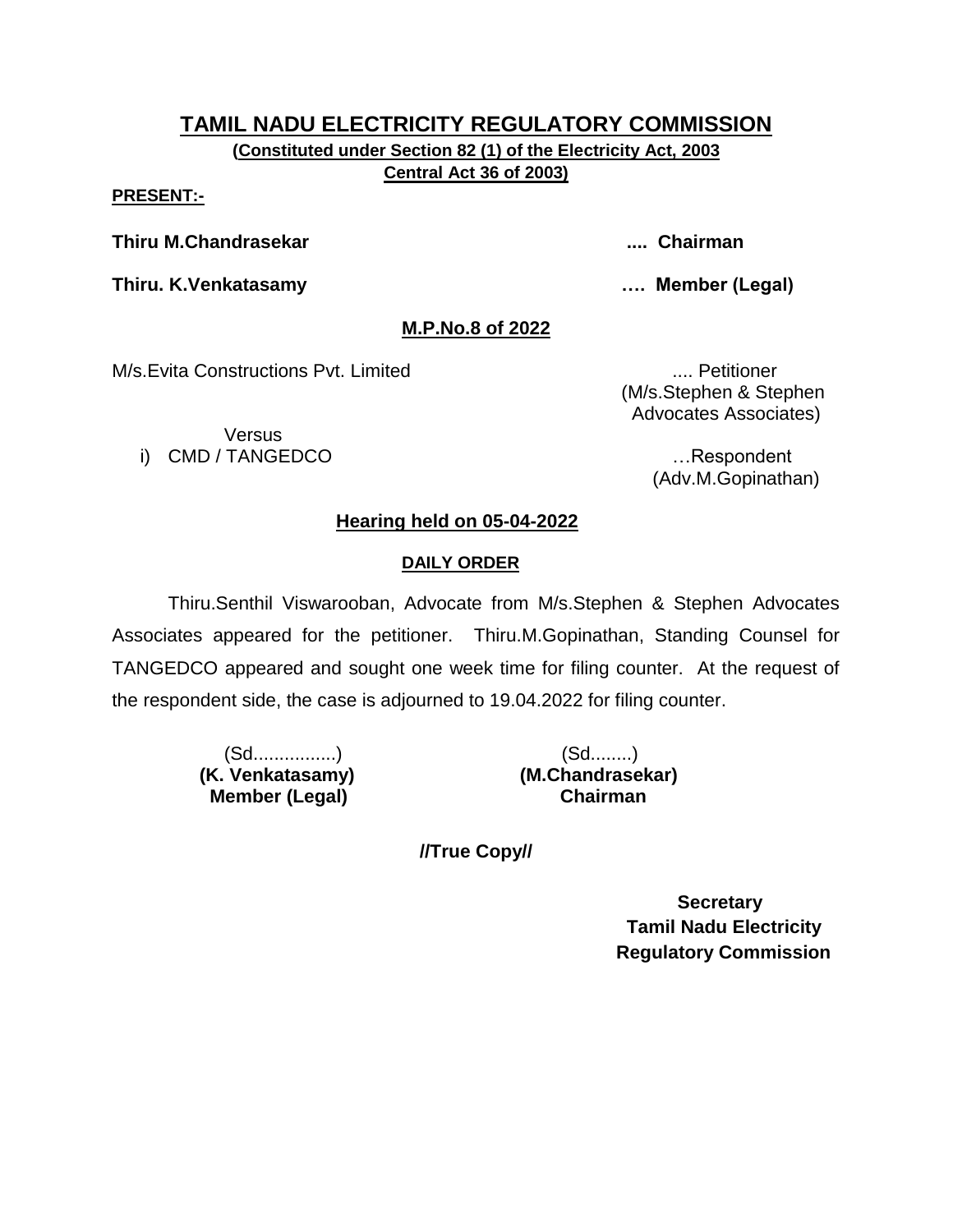**(Constituted under Section 82 (1) of the Electricity Act, 2003 Central Act 36 of 2003)**

**PRESENT:-**

**Thiru M.Chandrasekar .... Chairman**

**Thiru. K.Venkatasamy …. Member (Legal)**

## **D.R.P.No.3 of 2022**

M/s.OPG Power Generation Pvt. Limited ….. Petitioner

**Versus** (i) CMD/TANGEDCO & Ors. … Respondents

(Adv.Tanya Kapoor)

(Adv.M.Gopinathan)

## **Hearing dated : 05-04-2022**

## **DAILY ORDER**

Thiru.Sudheer Ram, Advocate appeared for the petitioner. Thiru.V.Anil Kumar, Standing Counsel for TANTRANSCO and sought two weeks time for filing counter. Thiru.M.Gopinathan, Standing Counsel for TANGEDCO appeared. At the request of the Standing Counsel for TANTRANSCO, the case is adjourned to 19.04.2022 for filing counter by TANTRANSCO.

> (Sd................) (Sd........)  **Member (Legal) Chairman**

 **(K. Venkatasamy) (M.Chandrasekar)**

**//True Copy//**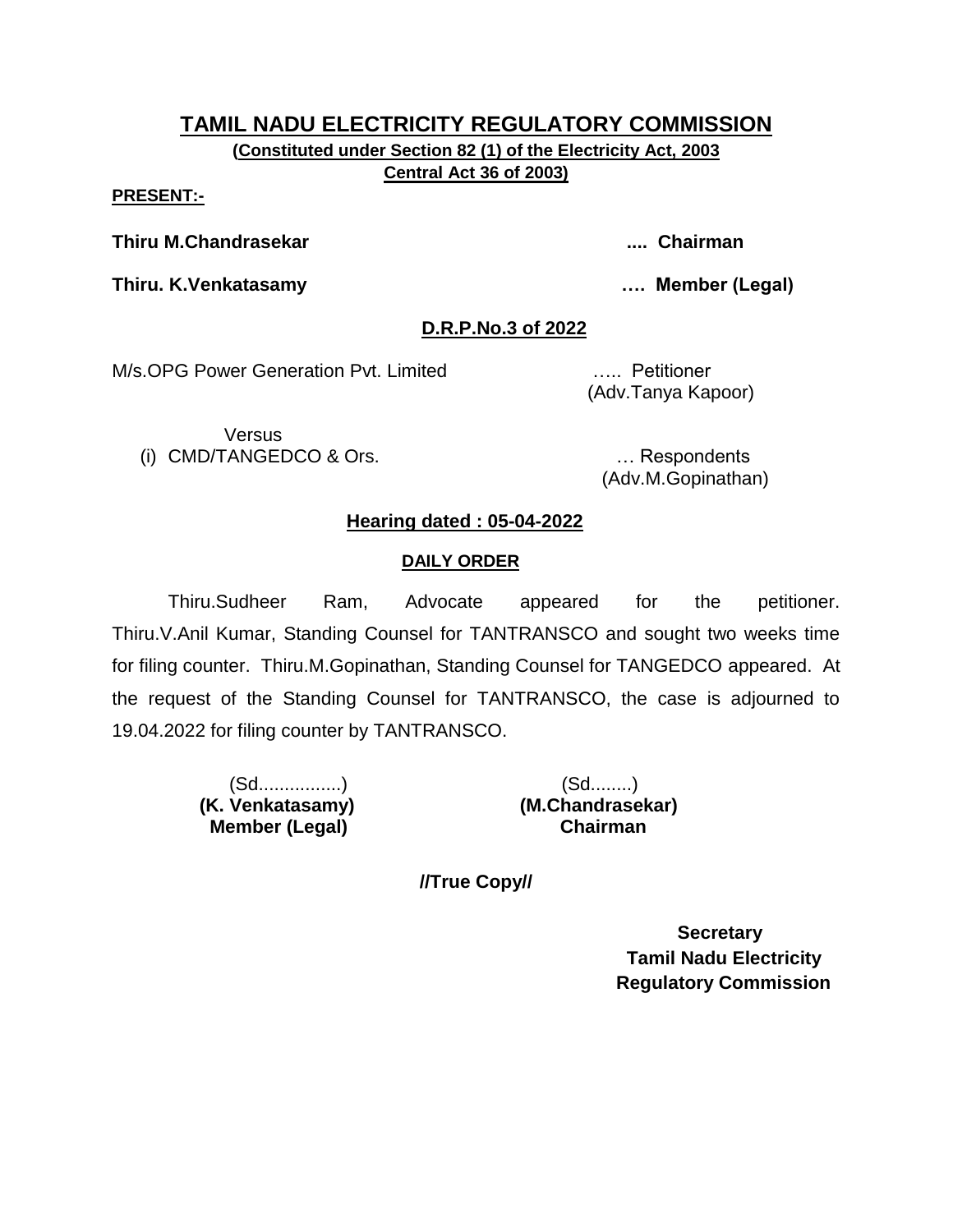**(Constituted under Section 82 (1) of the Electricity Act, 2003 Central Act 36 of 2003)**

#### **PRESENT:-**

**Thiru M.Chandrasekar .... Chairman**

**Thiru. K.Venkatasamy …. Member (Legal)**

#### **D.R.P.No.4 of 2022**

M/s.Sulochana Cotton Spinning Mills Pvt. Limited …. Petitioner

Versus

(i) CE/NCES, TANGEDCO & Ors. … Respondents

(Adv.R.S.Pandiyaraj)

(Adv.M.Gopinathan )

#### **Hearing held on 05-04-2022**

#### **DAILY ORDER**

Thiru.S.P.Parthasarathy, Advocate appeared for the petitioner. Thiru. M.Gopinathan, Standing Counsel appeared for TANGEDCO and sought one week time for filing counter. At the request of the respondent side, the case is adjourned to 12.04.2022 for filing counter.

> (Sd................) (Sd........)  **Member (Legal) Chairman**

 **(K. Venkatasamy) (M.Chandrasekar)**

**//True Copy//**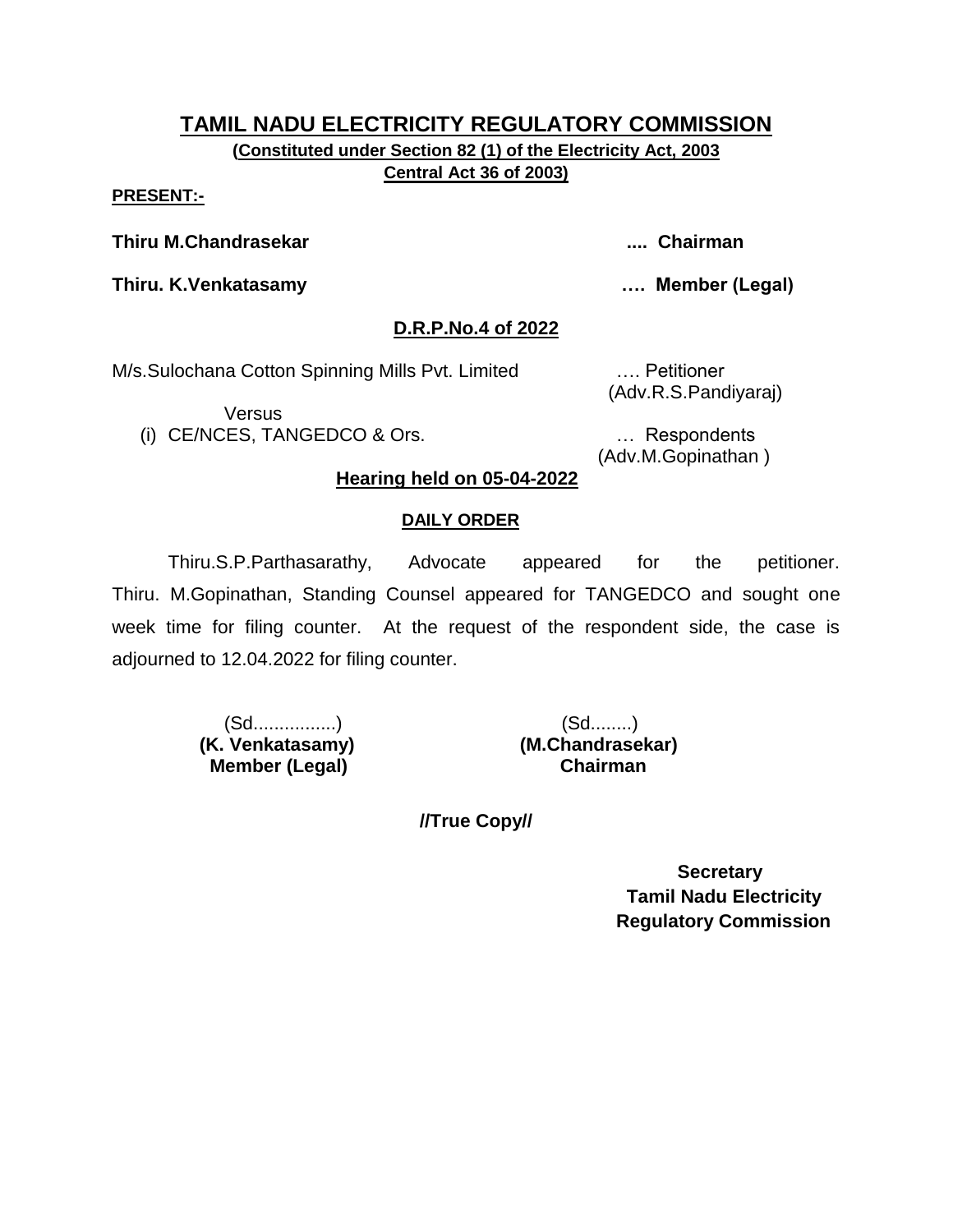**(Constituted under Section 82 (1) of the Electricity Act, 2003 Central Act 36 of 2003)**

#### **PRESENT:-**

**Thiru M.Chandrasekar .... Chairman**

**Thiru. K.Venkatasamy …. Member (Legal)**

#### **D.R.P.No.5 of 2022**

M/s.Sulochana Cotton Spinning Mills Pvt. Limited …. Petitioner

Versus

(i) CE/NCES, TANGEDCO & Ors. … Respondents

(Adv.R.S.Pandiyaraj)

(Adv.M.Gopinathan )

#### **Hearing held on 05-04-2022**

#### **DAILY ORDER**

Thiru.S.P.Parthasarathy, Advocate appeared for the petitioner. Thiru. M.Gopinathan, Standing Counsel appeared for TANGEDCO and sought one week time for filing counter. At the request of the respondent side, the case is adjourned to 12.04.2022 for filing counter.

> (Sd................) (Sd........)  **Member (Legal) Chairman**

 **(K. Venkatasamy) (M.Chandrasekar)**

**//True Copy//**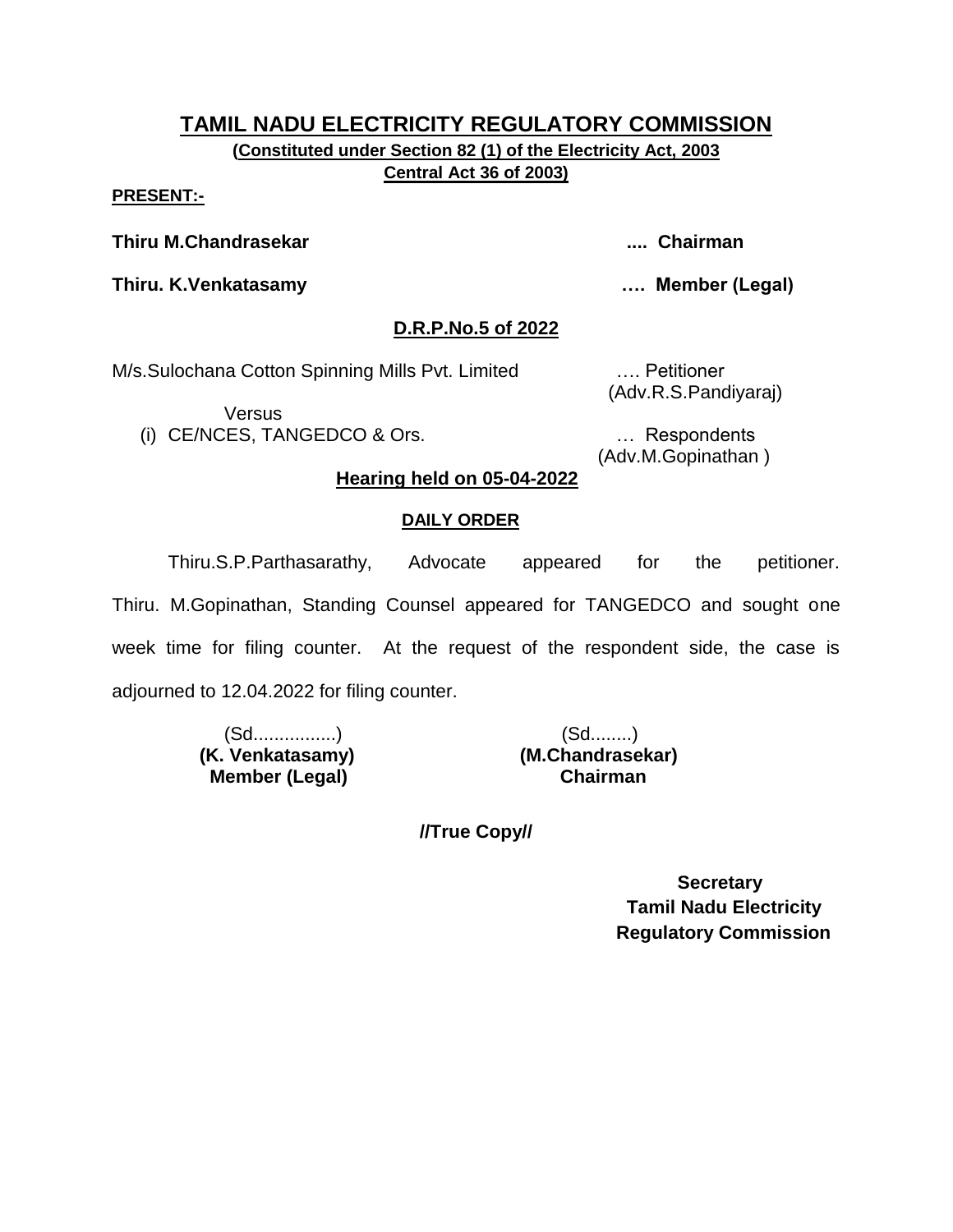**(Constituted under Section 82 (1) of the Electricity Act, 2003 Central Act 36 of 2003)**

#### **PRESENT:-**

**Thiru M.Chandrasekar .... Chairman**

**Thiru. K.Venkatasamy …. Member (Legal)**

#### **D.R.P.No.6 of 2022**

M/s.Hindustan Textiles …. Petitioner

**Versus** 

(i) CE/NCES, TANGEDCO & Ors. … Respondents

(Adv.R.S.Pandiyaraj)

(Adv.M.Gopinathan )

#### **Hearing held on 05-04-2022**

#### **DAILY ORDER**

Thiru.S.P.Parthasarathy, Advocate appeared for the petitioner. Thiru. M.Gopinathan, Standing Counsel appeared for TANGEDCO and sought one week time for filing counter. At the request of the respondent side, the case is adjourned to 12.04.2022 for filing counter.

> (Sd................) (Sd........)  **Member (Legal) Chairman**

 **(K. Venkatasamy) (M.Chandrasekar)**

**//True Copy//**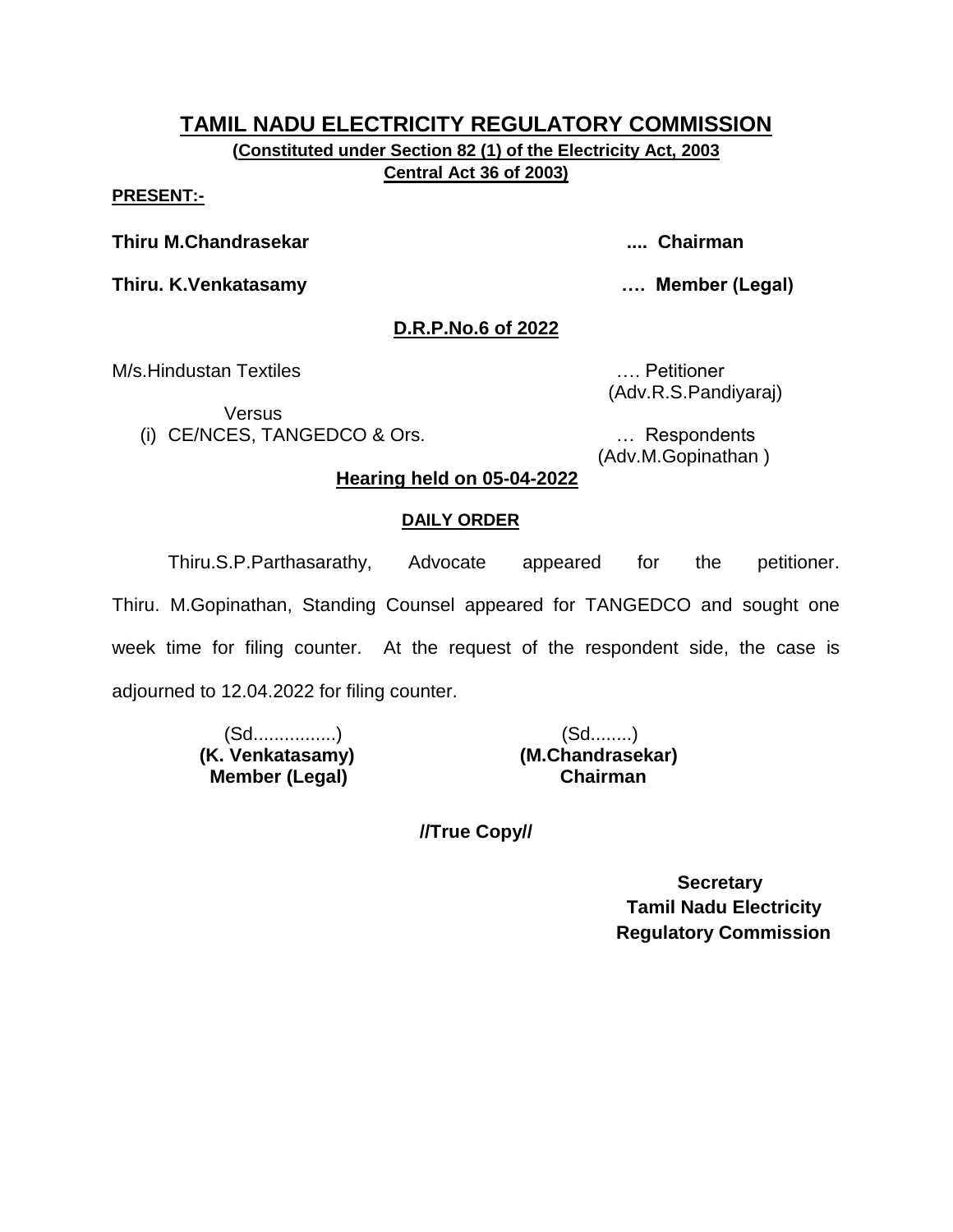**(Constituted under Section 82 (1) of the Electricity Act, 2003 Central Act 36 of 2003)**

#### **PRESENT:-**

**Thiru M.Chandrasekar .... Chairman**

**Thiru. K.Venkatasamy …. Member (Legal)**

## **D.R.P.No.9 of 2016**

M/s. Vijayalakshmi Marketing Pvt. Limited .... Petitioner

Versus

TANGEDCO & Ors. .... Respondents

(Adv.R.S.Pandiyaraj)

( Adv. M.Gopinathan)

## **Hearing held on 05.04.2022**

## **DAILY ORDER**

Thiru.S.P.Parthasarathy, Advocate appeared for the petitioner and sought short

adjournment. Thiru.M.Gopinathan, Standing Counsel for TANGEDCO appeared. At

the request of the petitioner side, the case is adjourned to 17.05.2022 for arguments.

(Sd................) (Sd........)  **(K. Venkatasamy) (M.Chandrasekar) Member (Legal) Chairman**

**//True Copy//**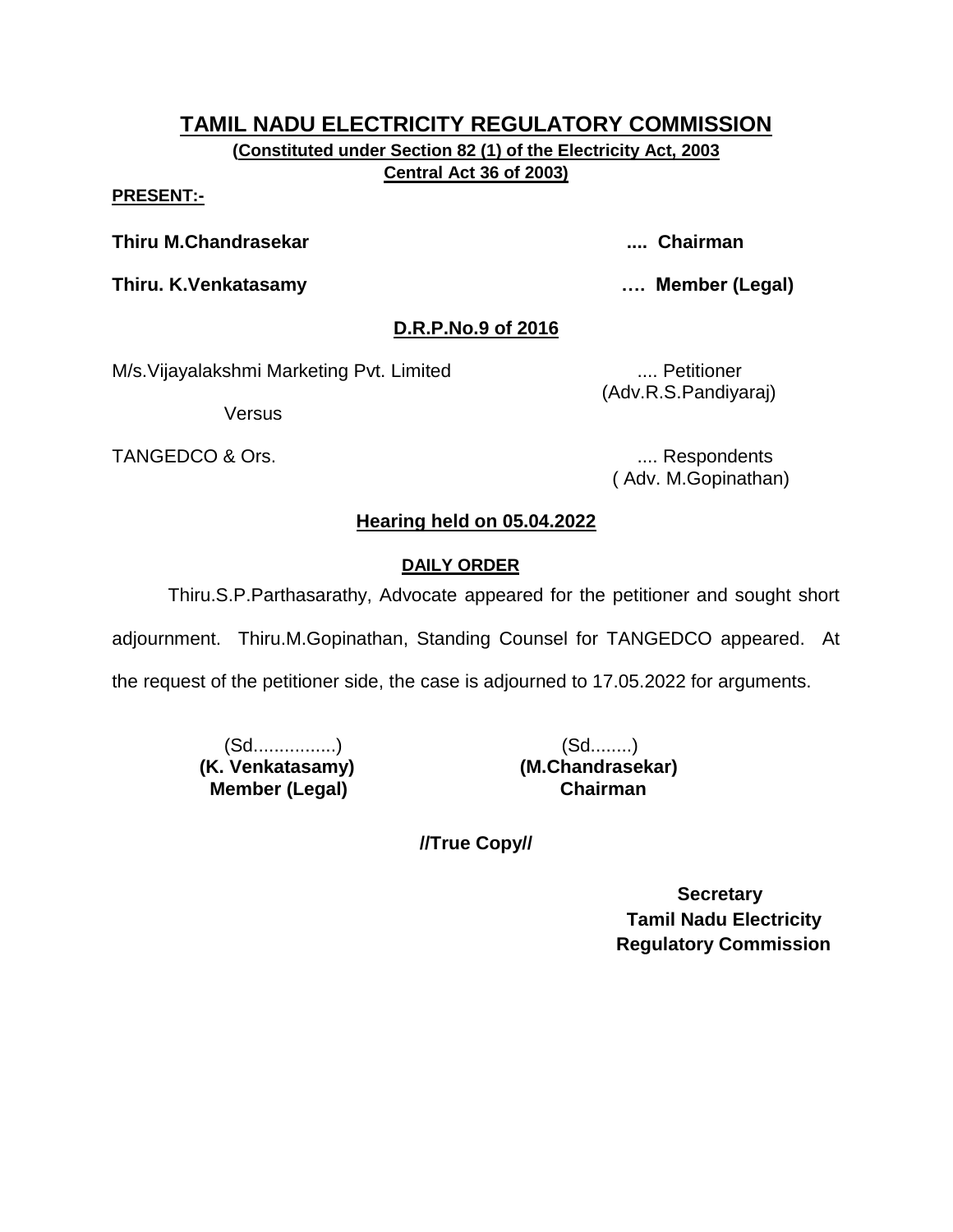**(Constituted under Section 82 (1) of the Electricity Act, 2003 Central Act 36 of 2003)**

**PRESENT:-**

**Thiru M.Chandrasekar .... Chairman**

**Thiru. K.Venkatasamy …. Member (Legal)**

**M.P.No.19 of 2021**

M/s.R.S.Yarns and Power Pvt. Limited .... Petitioner

**Versus** i) CMD / TANGEDCO **intervaluation and the contract of the contract of the contract of the contract of the contract of the contract of the contract of the contract of the contract of the contract of the contract of the cont** 

(Adv.R.S.Pandiyaraj )

(Adv.M.Gopinathan)

## **Hearing held on 05-04-2022**

## **DAILY ORDER**

Thiru.S.P.Parthasarathy, Advocate appeared for the petitioner. Thiru.M.Gopinathan, Standing Counsel for TANGEDCO appeared. Arguments of the both side heard. Written submissions to be filed by the both parties within one week. Order reserved.

> (Sd................) (Sd........)  **Member (Legal) Chairman**

 **(K. Venkatasamy) (M.Chandrasekar)**

**//True Copy//**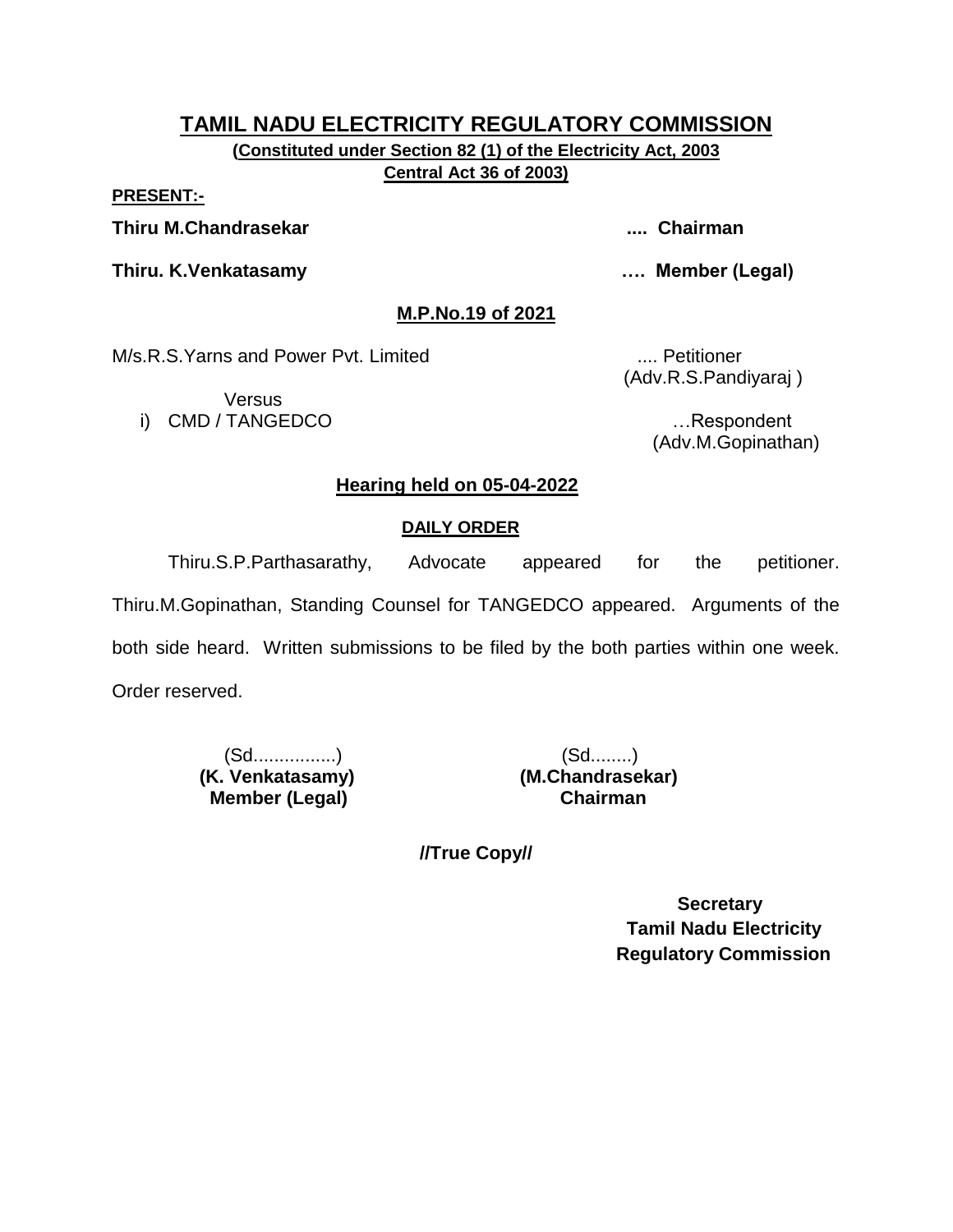**(Constituted under Section 82 (1) of the Electricity Act, 2003 Central Act 36 of 2003)**

#### **PRESENT:-**

**Thiru M.Chandrasekar .... Chairman**

**Thiru. K.Venkatasamy …. Member (Legal)**

#### **M.P.No.28 of 2021**

Thiru.B.Balamurali, Pollachi .... Petitioner

(Adv.R.S.Pandiyaraj )

Versus

i) CMD / TANGEDCO **in the set of the set of the set of the set of the set of the set of the set of the set of the set of the set of the set of the set of the set of the set of the set of the set of the set of the set of th** 

(Adv.M.Gopinathan)

## **Hearing held on 05-04-2022**

#### **DAILY ORDER**

Thiru.S.P.Parthasarathy, Advocate appeared for the petitioner. Thiru.M.Gopinathan, Standing Counsel for TANGEDCO appeared. Arguments of the both side heard. Written submissions to be filed by the both parties within three days. Order reserved.

> (Sd................) (Sd........)  **Member (Legal) Chairman**

 **(K. Venkatasamy) (M.Chandrasekar)**

**//True Copy//**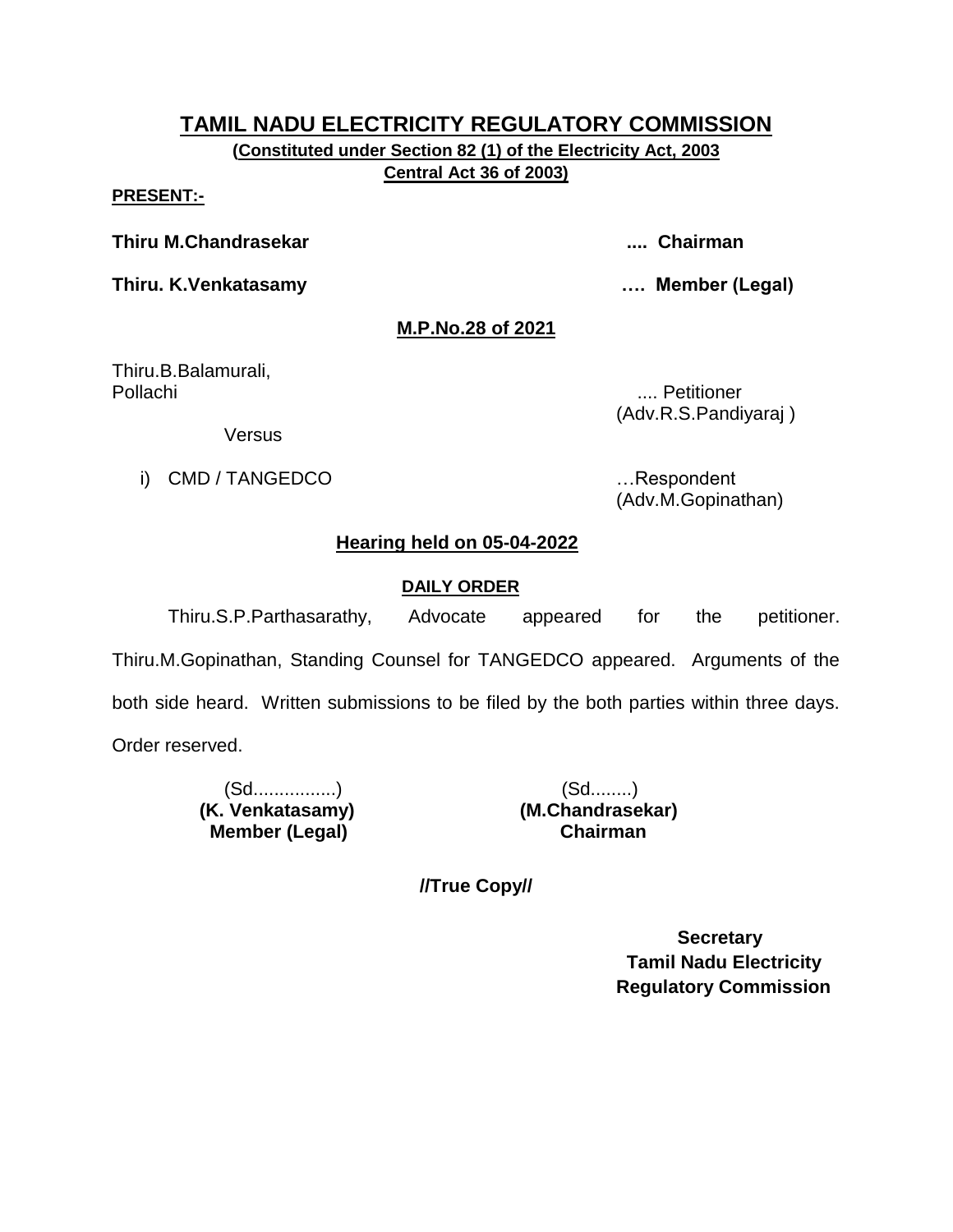**(Constituted under Section 82 (1) of the Electricity Act, 2003 Central Act 36 of 2003)**

#### **PRESENT:-**

**Thiru M.Chandrasekar .... Chairman**

**Thiru. K.Venkatasamy …. Member (Legal)**

## **M.P.No.47 of 2021**

M/s.T.R.K. Textile India Pvt. Limited .... Petitioner

Versus (i) CE/NCES, TANGEDCO (Adv. R.S.Pandiyaraj )

(ii) SE/Palladam, EDC 2000 and 2000 minutes with the subset of the second second in the second second in the second second second in the second second second second second second second second second second second second s (Adv.M.Gopinathan)

## **Hearing held on 05-04-2022**

## **DAILY ORDER**

Thiru.S.P.Parthasarathy, Advocate appeared for the petitioner and sought short adjournment. Thiru. M.Gopinathan, Standing Counsel for TANGEDCO appeared. At the request of the petitioner side, the case is adjourned to 10.05.2022 for arguments.

> (Sd................) (Sd........)  **Member (Legal) Chairman**

 **(K. Venkatasamy) (M.Chandrasekar)**

**//True Copy//**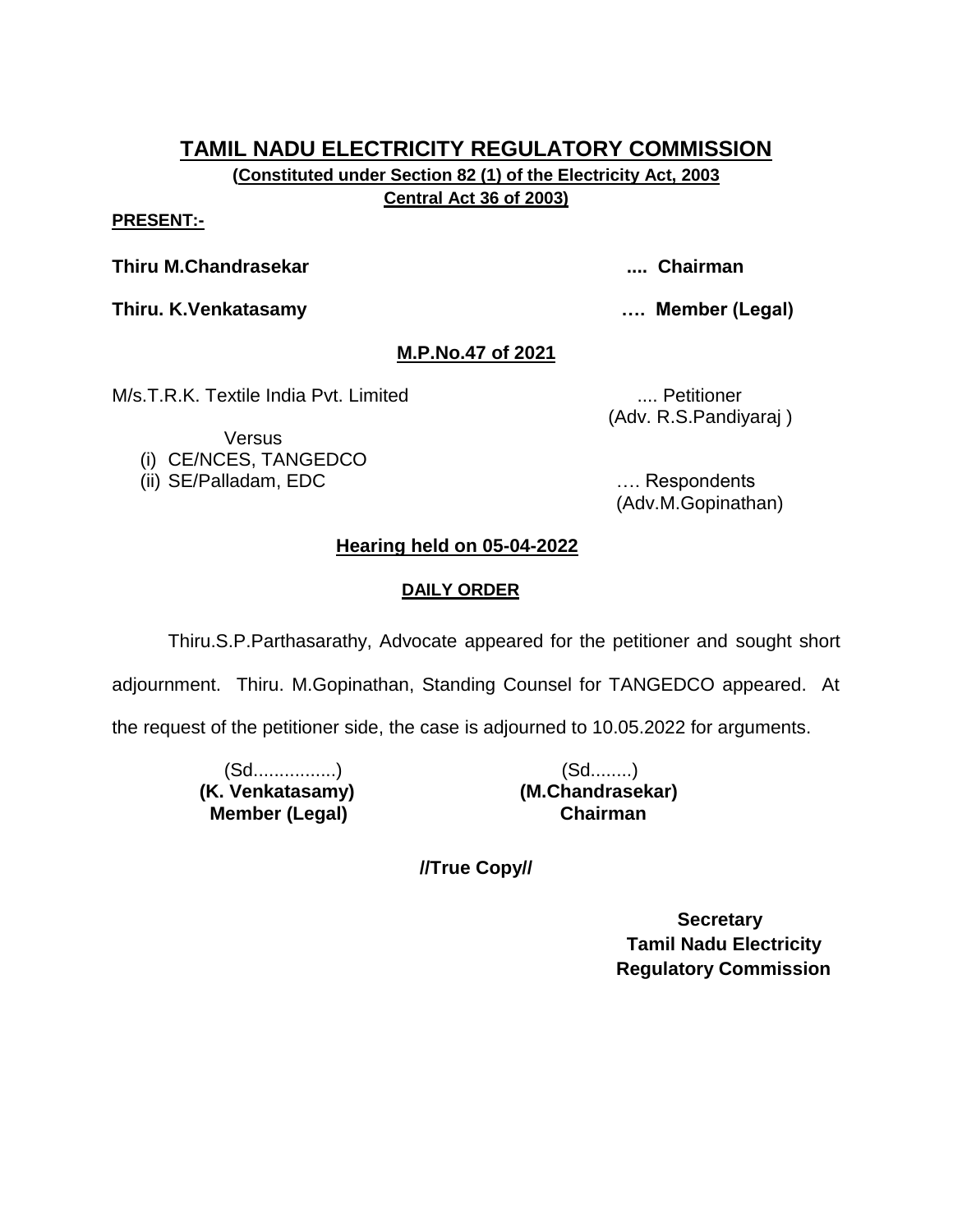**(Constituted under Section 82 (1) of the Electricity Act, 2003 Central Act 36 of 2003)**

**PRESENT:-**

**Thiru M.Chandrasekar .... Chairman**

**Thiru. K.Venkatasamy …. Member (Legal)**

## **M.P.No.42 of 2021**

M/s.OPG Energy Pvt. Limited ….. Petitioner

(Adv.Rahul Balaji)

**Versus** (i) CMD/TANGEDCO (ii) AAA Plus Energy Pvt. Limited … Respondents

(Adv.M.Gopinathan for R-1)

## **Hearing dated : 05-04-2022**

## **DAILY ORDER**

Thiru.Rahul Balaji, Advocate appeared for the petitioner. Thiru. M.Gopinathan,

Standing Counsel appeared for TANGEDCO. Arguments of the both side heard.

Written submissions to be filed by the both parties within one week. Order reserved.

 **(K. Venkatasamy) (M.Chandrasekar) Member (Legal) Chairman**

(Sd................)<br>Venkatasamy) (M.Chandrasekar)

**//True Copy//**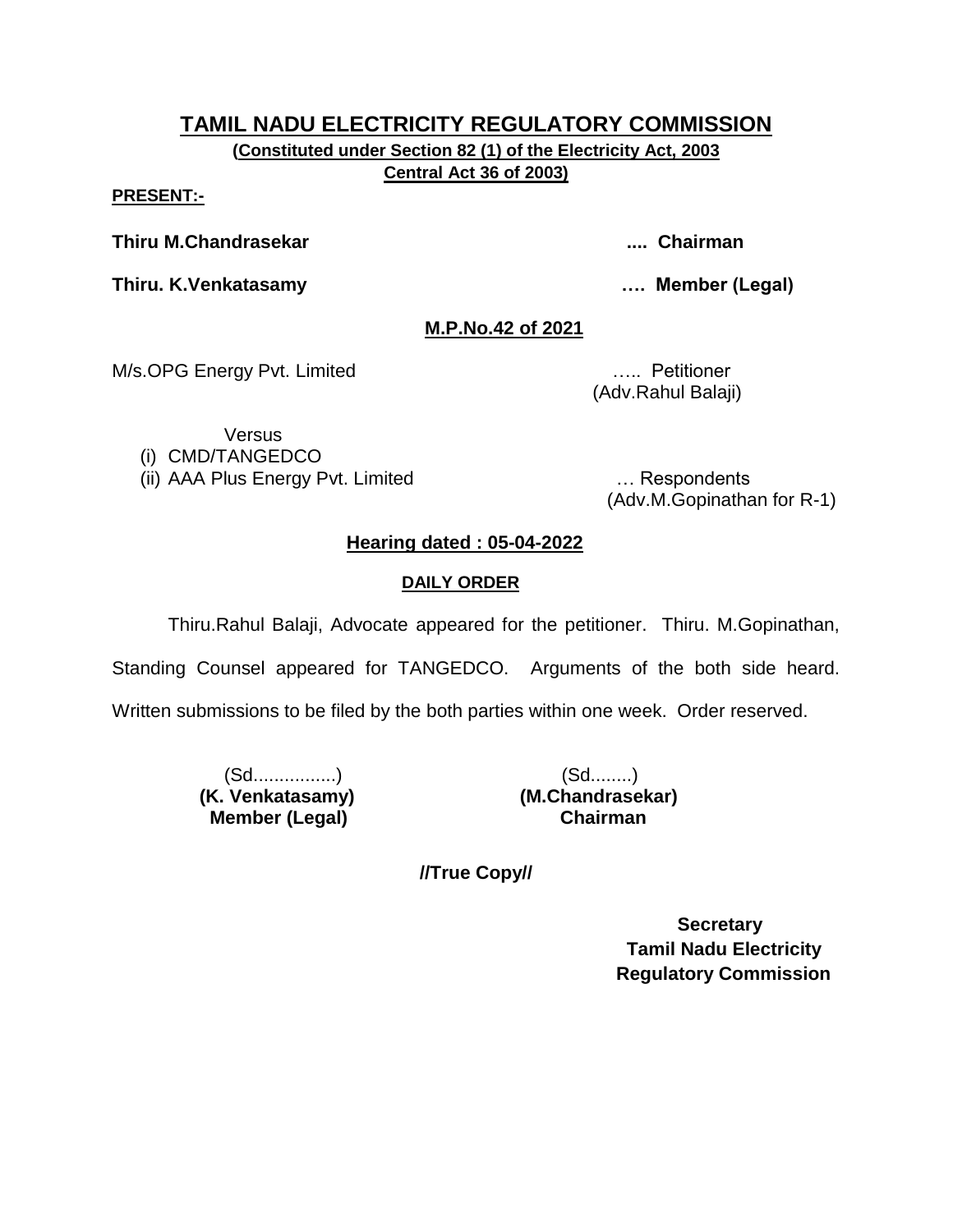**(Constituted under Section 82 (1) of the Electricity Act, 2003 Central Act 36 of 2003)**

#### **PRESENT:-**

**Thiru M.Chandrasekar .... Chairman**

**Thiru. K.Venkatasamy …. Member (Legal)**

## **D.R.P.No.19 of 2021**

M/s.OPG Power Generation Pvt. Limited …. Petitioner

Versus

(Adv.Rahul Balaji)

TANGEDCO …. Respondent (Adv.M.Gopinathan)

## **Hearing held on 05-04-2022**

## **DAILY ORDER**

Thiru.Rahul Balaji, Advocate appeared for the petitioner. Thiru.M.Gopinathan,

Standing Counsel for TANGEDCO appeared. Arguments of the both side heard. Order reserved.

> (Sd................) (Sd........)  **(K. Venkatasamy) (M.Chandrasekar) Member (Legal) Chairman**

**//True Copy//**